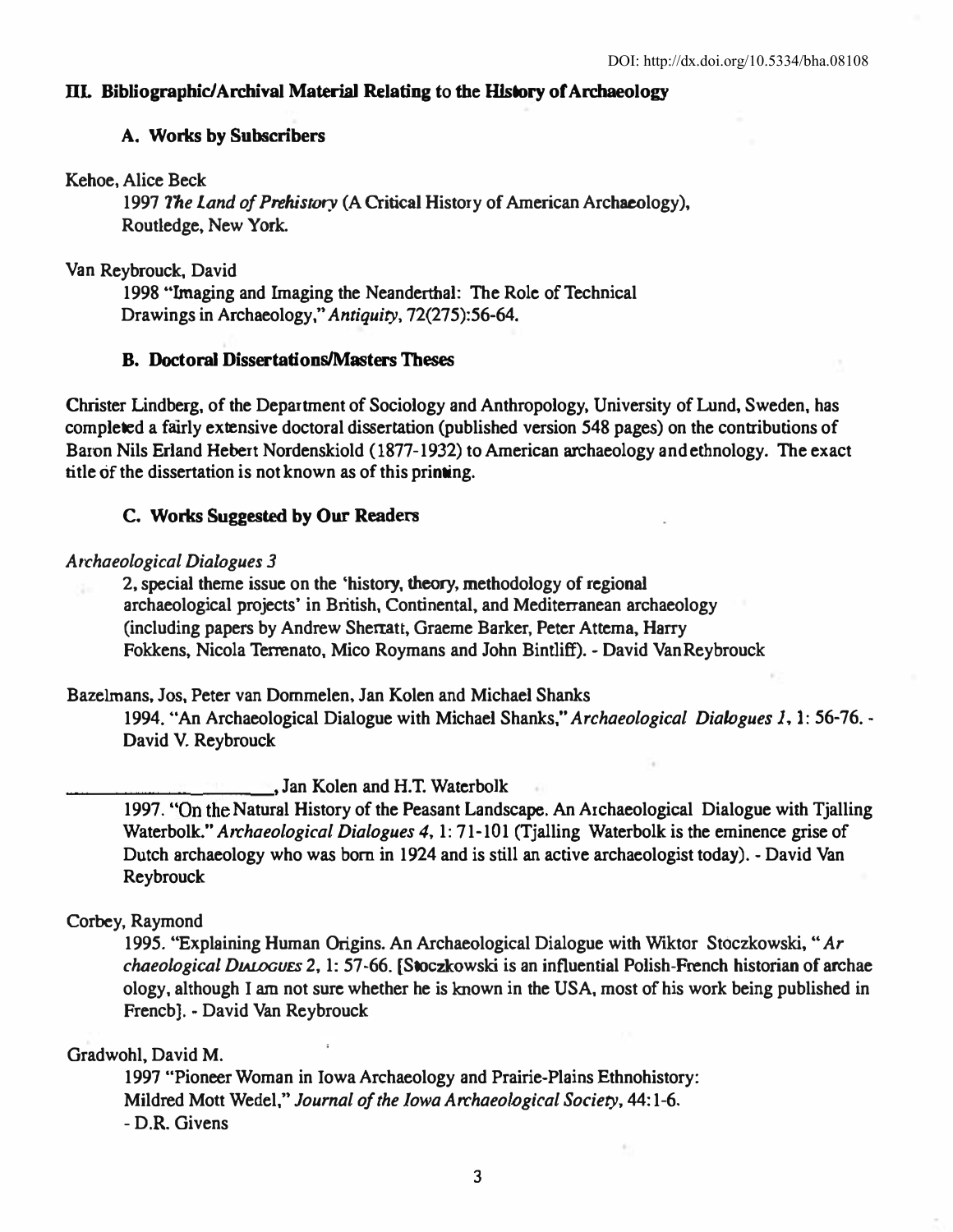1997 "Accidental Plains Archeologist: Neither Courage Nor Naiveté?" The Kansas Anthroplogist," 18(2)19-43. - Marlin F. Hawley

## Griffin, James B.

1997 "Interpretation of Hopewell 1945-1984 and the Recent Emphasis on the Study of Dispersed Hamlets," in Ohio Hopewell Community Organization, edited by W.S. Dancey and P.J. Pacheco, Kent State University Press, pp. 405-425. - D.R. Givens

### Grove, D.C.

1997 "Olmec Archaeology: A Half Century of Research and Its Accomplishments," Journal of World Prehistory, 11(1):51-101. - D.R. **Givens** 

## Huckell, Bruce B., Darrell C. Creel, and G. Michael Jacobs

1997 "E.B. 'Ted' Sayles, Pioneer Southwestern Archaeologist," Kiva, 63:69-85. - Andrew L. Christenson

### Jelks, Edward B.

1997 "Reminiscences of Archeology in Texas: 1947-1968", The Kansas Anthropologist, 18(2):1-17. - Marlin F. Hawley

#### Kraft, H.C.

1997 "Mammoth Frauds in Archaeology," Bulletin of the Archaeological Society of New Jersey, 51:1-11. - D.R. Givens

## Murray, Tim

1997 "Archaeology and the Threat of the Past: Sir Henri Rider Haggard and the Acquisitions of Time," World Archaeology, 25:175-186. - D.R. **Givens** 

1995 "From Sydney to Sarajevo: A Century Reflection on Archaeology and European Identity," Archaeological Dialogues 3, 1:56-70. - David Van Reybrouck

### Moore, Mary I. S.

1997 Two Decades of Delving: the History of the Yavapai Chapter, Arizona Archaeological Society, 1977-1997," YCAAS Paper No. 10, Prescott [brief history of a primarily avocational group] Andrew L. Christenson

### Raemaekers, Daan

1997 "The History of the Erteb Parallel in Dutch Neolithic Studies and the Spell of the Point-Based Pottery," Archaeological Dialogues 4, 2. - David Van Reybrouck

### Schavelzon, Daniel

1996 "Arthur Posnansky y la Arquelogia Bolivinana: Una Bio-Bibliografia," Detrags zur Allgemeinen und Vergleichenden Archáeolgia, Band 16, Verlag Philipp von Zabern, pp. 335-358. - Alice B. Kehoe